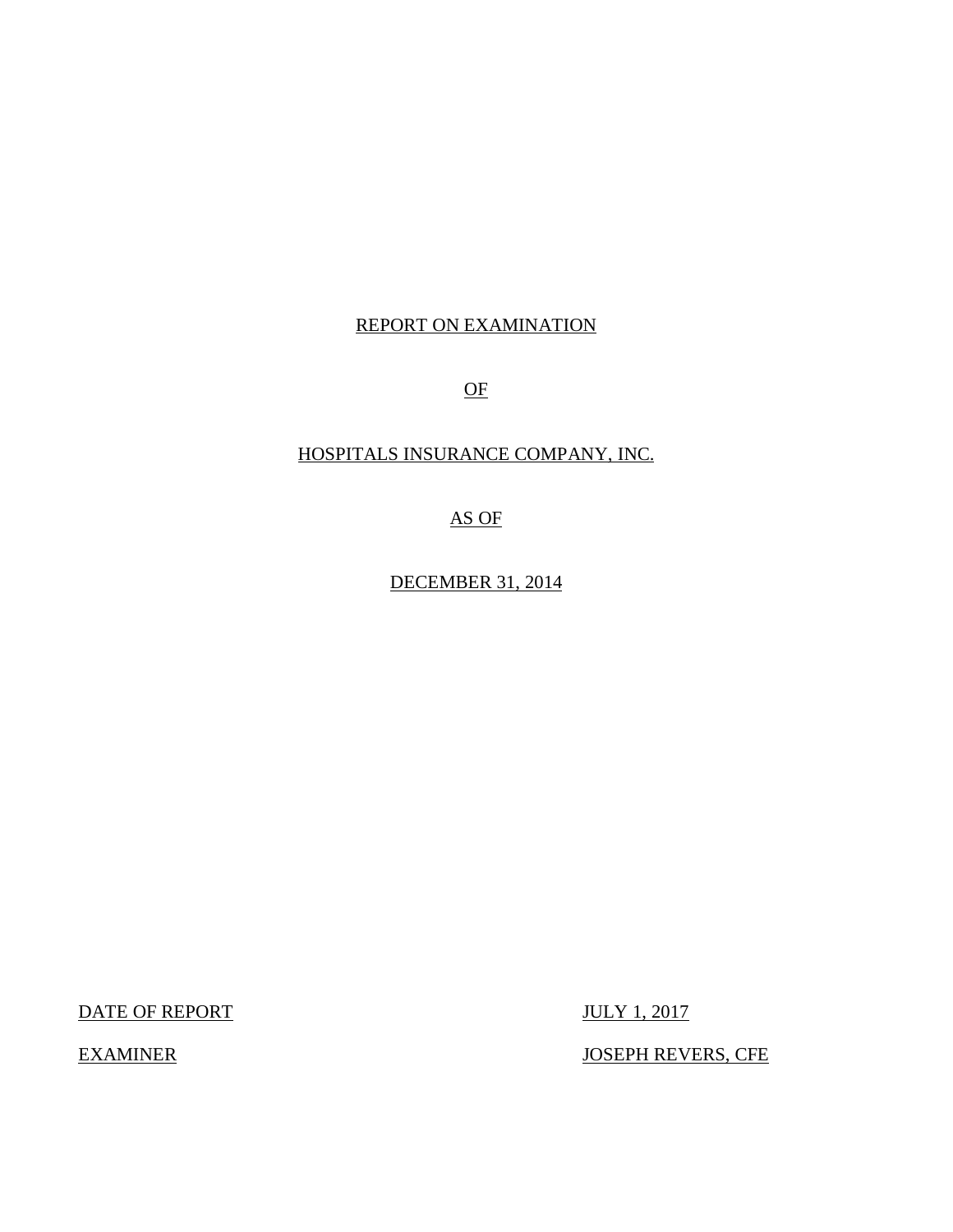## TABLE OF CONTENTS

#### ITEM NO. PAGE NO.

| 1  | Scope of Examination                                                                                                                                             | $\overline{2}$               |
|----|------------------------------------------------------------------------------------------------------------------------------------------------------------------|------------------------------|
| 2. | Description of Company                                                                                                                                           | 3                            |
|    | A. Management<br>B. Territory and plan of operation<br>C. Reinsurance<br>D. Holding company system<br>E. Significant operating ratios<br>F. Accounts and records | 4<br>5<br>7<br>8<br>10<br>11 |
| 3. | <b>Financial Statements</b>                                                                                                                                      | 12                           |
|    | A. Balance sheet<br>B. Statement of income<br>C. Capital and surplus                                                                                             | 12<br>14<br>15               |
| 4. | Losses and loss adjustment expenses                                                                                                                              | 16                           |
| 5. | Compliance with prior report on examination                                                                                                                      | 16                           |
| 6. | Summary of comments and recommendations                                                                                                                          | 17                           |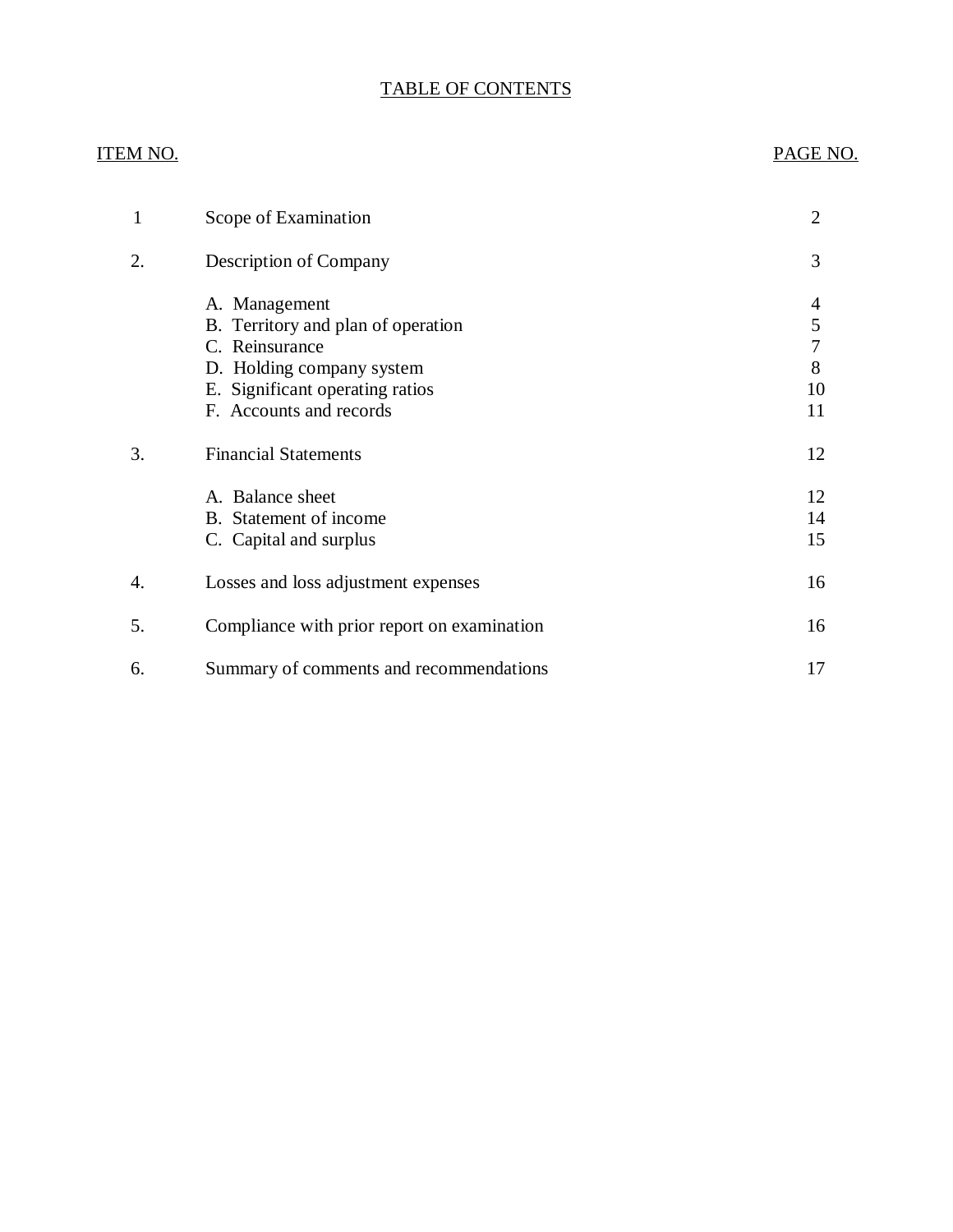

## NEW YORK STATE *DEPARTMENTof*  FINANCIAL SERVICES

July 1, 2017

Honorable Maria T. Vullo Superintendent New York State Department of Financial Services Albany, New York 12257

Madam:

Pursuant to the requirements of the New York Insurance Law, and in compliance with the instructions contained in Appointment Letter No. 31214 dated September 23, 2014, attached hereto, I have made an examination into the condition and affairs of Hospitals Insurance Company, Inc. as of December 31, 2014, and submit the following report thereon.

Wherever the designation "the Company" appears herein without qualification, it should be understood to indicate Hospitals Insurance Company, Inc.

Wherever the term "Department" appears herein without qualification, it should be understood to mean the New York State Department of Financial Services.

The examination was conducted at the Company's home office located at 50 Main Street, White Plains, New York 10606.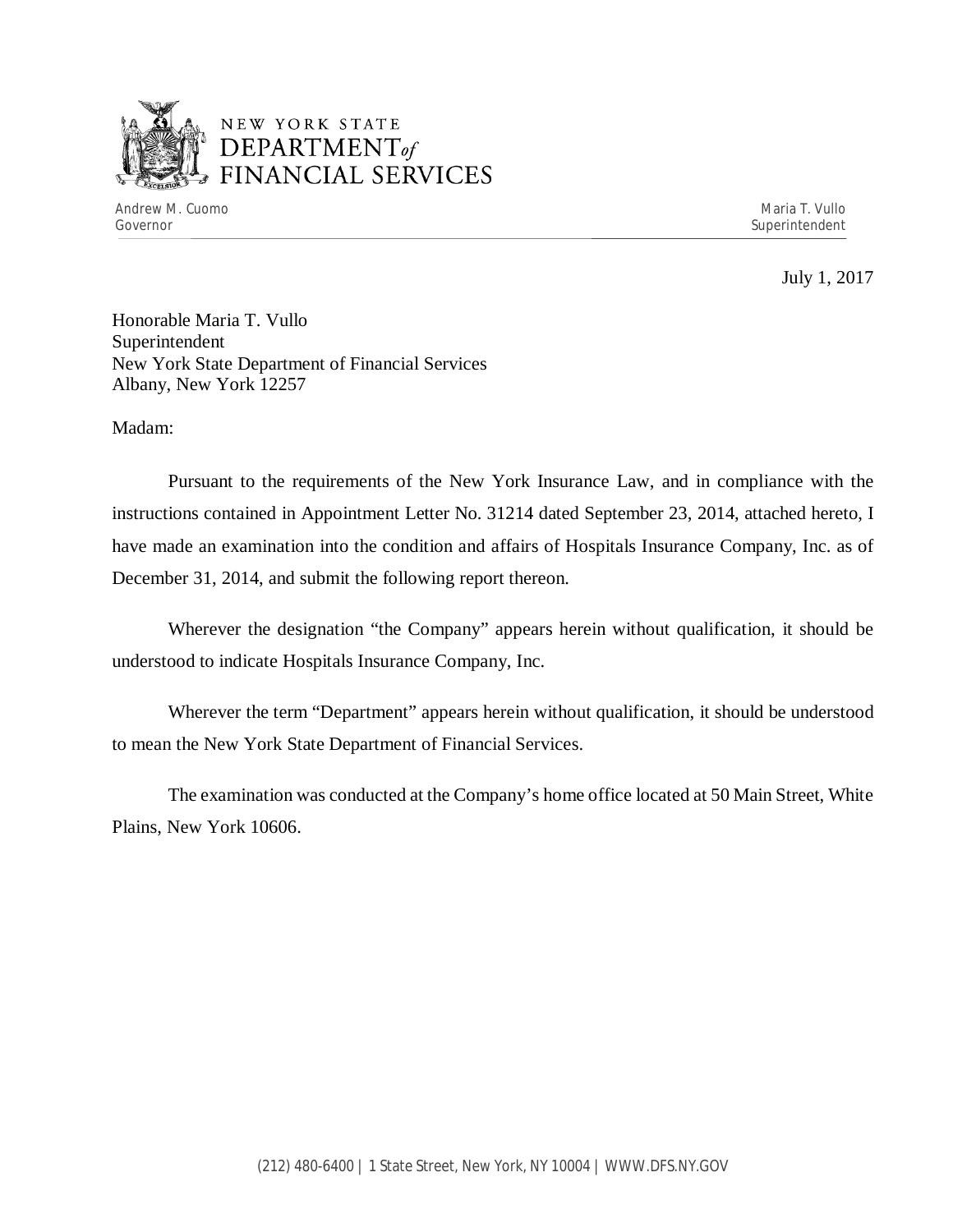#### 1. SCOPE OF EXAMINATION

<span id="page-3-0"></span>The Department has performed an individual examination of the Company*,* a single-state insurer. The previous examination was conducted as of December 31, 2009. This examination covered the five-year period from January 1, 2010 through December 31, 2014. Transactions occurring subsequent to this period were reviewed where deemed appropriate by the examiner.

This examination was conducted in accordance with the National Association of Insurance Commissioners ("NAIC") Financial Condition Examiners Handbook ("Handbook") which requires that we plan and perform the examination to evaluate the financial condition and identify prospective risks of the Company by obtaining information about the Company including corporate governance, identifying and assessing inherent risks within the Company, and evaluating system controls and procedures used to mitigate those risks. This examination also includes assessing the principles used and significant estimates made by management, as well as evaluating the overall financial statement presentation, management's compliance with Statutory Accounting Principles, and annual statement instructions when applicable to domestic state regulations.

All financially significant accounts and activities of the Company were considered in accordance with the risk-focused examination process. The examiners also relied upon audit work performed by the Company's independent public accountants where deemed appropriate by the examiner.

This examination report includes a summary of significant findings for the following items as called for in the Handbook:

> Significant subsequent events Company history Corporate records Management and control Fidelity bonds and other insurance Territory and plan of operation Growth of Company Loss experience Reinsurance Accounts and records Statutory deposits Financial statements Summary of recommendations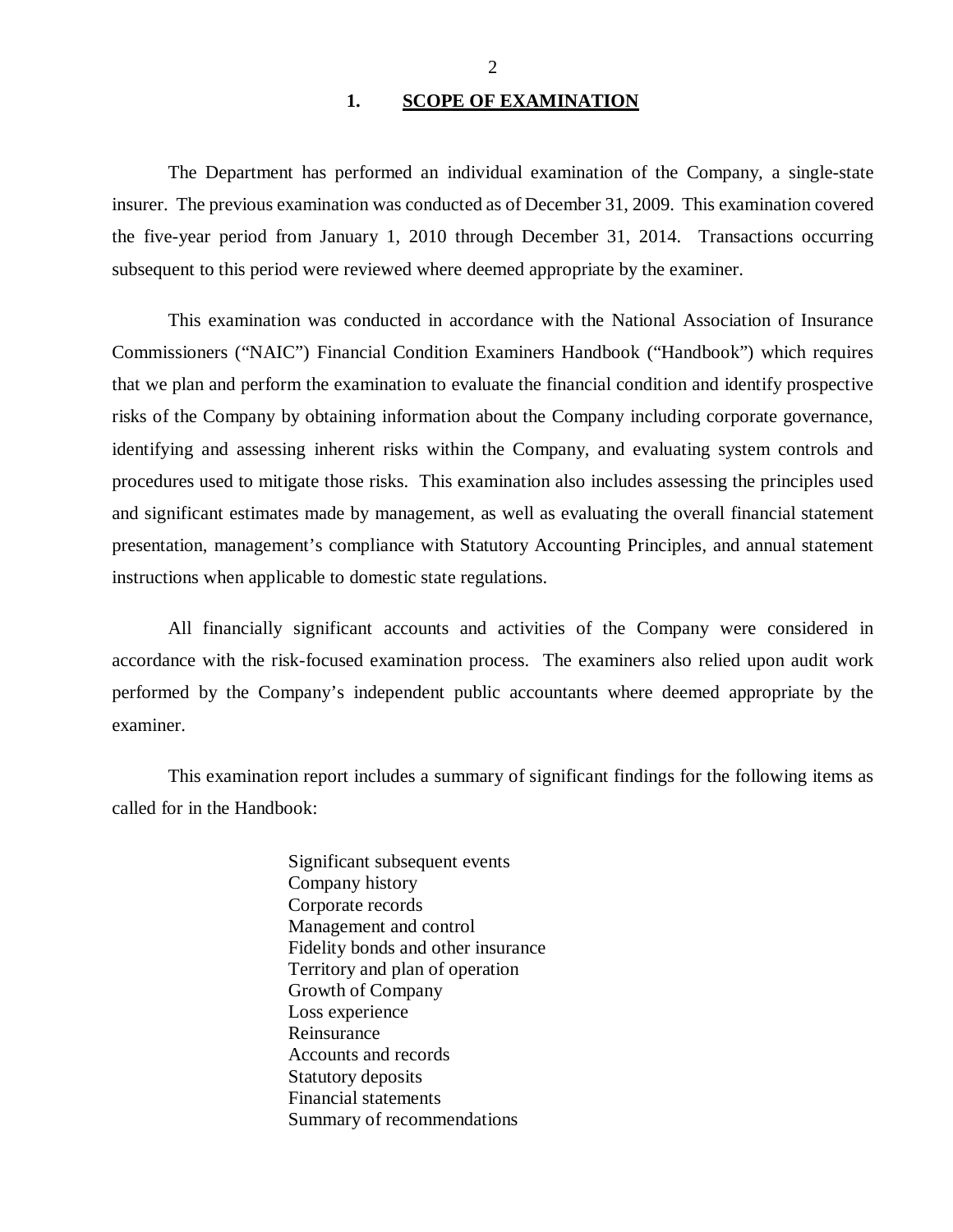<span id="page-4-0"></span>A review was also made to ascertain what action was taken by the Company with regard to comments and recommendations contained in the prior report on examination.

This report on examination is confined to financial statements and comments on those matters that involve departures from laws, regulations or rules, or that are deemed to require explanation or description.

#### **2. DESCRIPTION OF COMPANY**

Hospitals Insurance Company, Inc. was incorporated under the laws of the State of New York on January 14, 1987 under the name of HANYS Insurance Company, Inc. The Company became licensed on July 31, 1987 and commenced business on August 1, 1987. At this time, the Company was jointly owned by two trusts formed solely for the purpose of holding the Company's shares, as follows:

- 1. The FFH Hospitals Trust (1987) ("FFH Trust"), which was formed by its owners, the five major hospital affiliates of United Jewish Appeal-Federation of Jewish Philanthropies of New York Inc. ("UJA/Federation") (a non-profit fund raising organization) and Federation of Jewish Philanthropies ("FOJP") Service Corporation (a non-profit organization having one member: UJA/Federation), holding 80% of the voting shares of the Company.
- 2. The HANYS Hospitals Trust (1987) ("HANYS Trust"), which was formed by its owners, eighty-seven members of the Hospital Association of New York State ("HANYS"), holding 20% of the voting shares of the Company.

On September 15, 2005, FFH-Trust became the sole owner of the Company by purchasing the minority interest from HANYS Trust. Due to this restructuring, the Company brought management of its affairs in-house and continued to utilize the services of FOJP Service Corporation ("FOJP") pursuant to a service agreement. The Department did not object to the acquisition of control of the Company by FFH Trust. The name of Hospitals Insurance Company, Inc. was adopted on January 18, 2006.

Capital paid in is \$1,050,000 consisting of 375,000 shares of \$1 par value per share Class A common stock, 375,000 shares of \$1 par value per share Class B common stock, and 100,000 shares of \$3 par value Class C non-voting common stock. Gross paid in and contributed surplus is \$19,950,000. These amounts were unchanged during the examination period.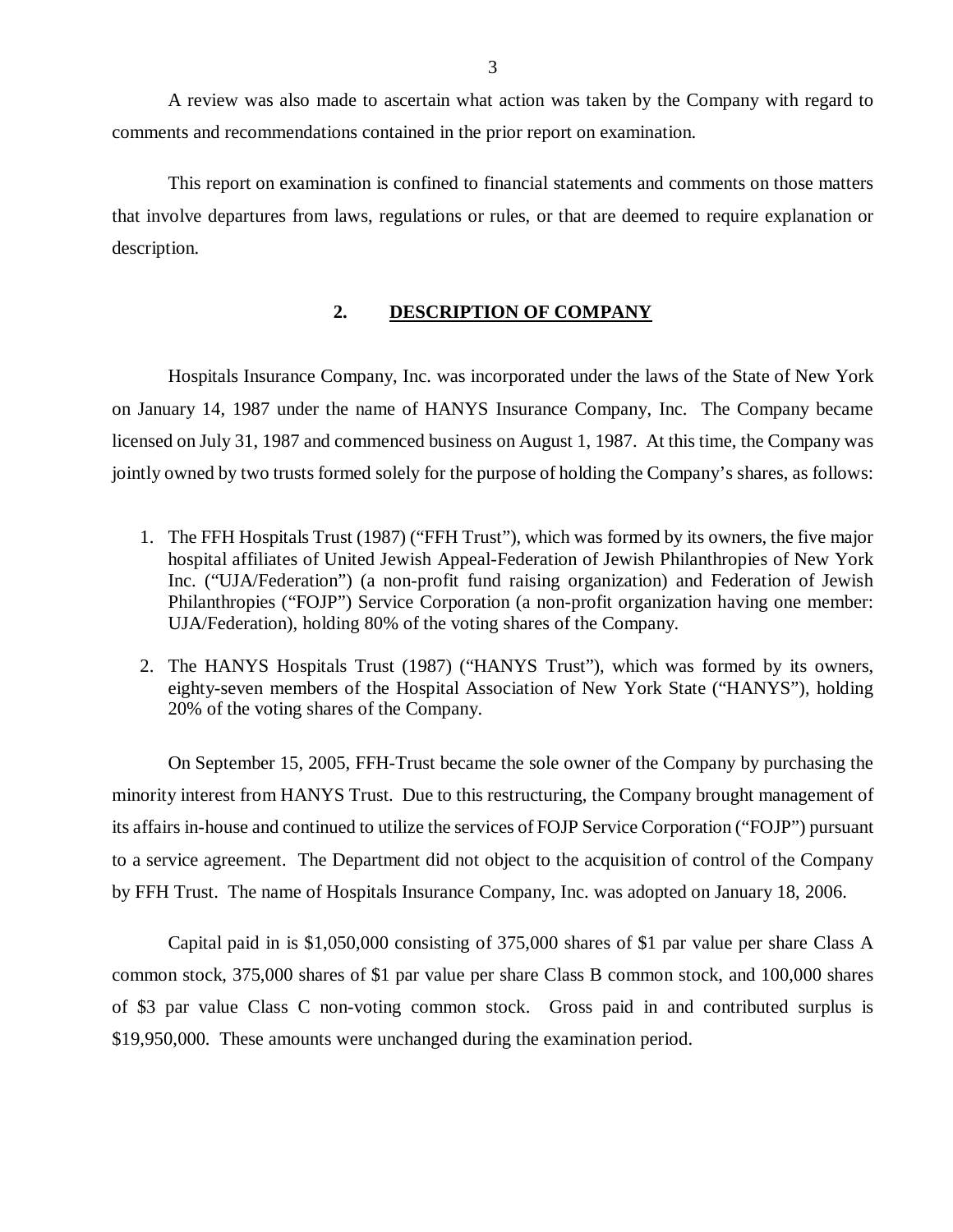### <span id="page-5-0"></span>A. Management

Pursuant to the Company's by-laws, management of the Company is vested in a board of directors consisting of not less than twelve nor more than twenty-one members. The board meets at least three times during each calendar year. At December 31, 2014, the board of directors was comprised of the following twelve members:

| Name and Residence                         | <b>Principal Business Affiliation</b>                                                                                                                |
|--------------------------------------------|------------------------------------------------------------------------------------------------------------------------------------------------------|
| Donald T Scanlon<br>Commack, NY            | Executive Vice President and Chief Financial<br>Officer,<br>Mount Sinai Health System                                                                |
| Michael Bruno<br>Katonah, NY               | Senior Vice President, Finance,<br>Mount Sinai Health System                                                                                         |
| David I Cohen, MD<br>New York, NY          | Executive Vice President, Clinical Affairs &<br>Affiliations Chair,<br><b>Maimonides Medical Center</b>                                              |
| <b>Burton P Drayer, MD</b><br>New York, NY | <b>Executive Vice President, Department Radiology</b><br>Chair,<br>Mount Sinai Medical Center                                                        |
| Walter L Harris<br>New York, NY            | President & Chief Executive Officer,<br>Hospitals Insurance Company, Inc.<br>President & Chief Executive Officer,<br><b>FOJP</b> Service Corporation |
| David G Ingber<br>Armonk, NY               | Vice President, Finance, Accounting & Financial<br>Reporting,<br><b>Montefiore Medical Center</b>                                                    |
| Brendan C Loughlin<br>Ridgefield, CT       | Senior Vice President, Financial & Strategic<br>Planning,<br>Mount Sinai Health System                                                               |
| Robert L Naldi<br>Centerport, NY           | Executive Vice President, Chief Financial<br>Officer,<br><b>Maimonides Medical Center</b>                                                            |
| <b>Michael Pastier</b><br>Dix Hills, NY    | Senior Vice President, Chief Financial Officer,<br>Mount Sinai Health System                                                                         |
| Joel A Perlman<br>New City, NY             | Executive Vice President, Finance & Chief<br>Financial Officer,<br><b>Montefiore Medical Center</b>                                                  |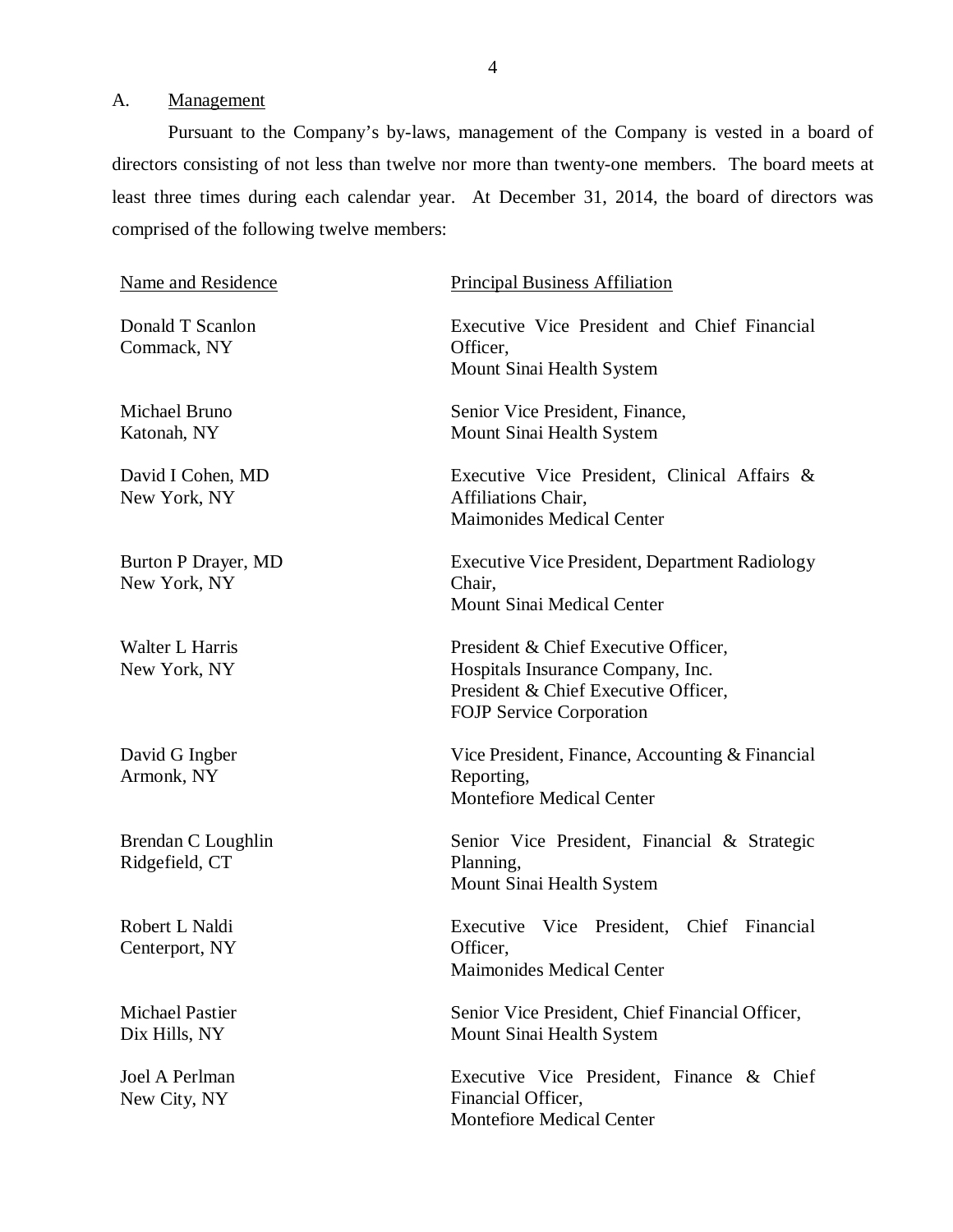Holmdel, NJ Officer,

Jeffrey Weiss, MD<br>
New York, NY<br>
Nontefiore Med

Name and Residence Principal Business Affiliation

Dominik Stanzione Executive Vice President, Chief Operating Maimonides Medical Center

Montefiore Medical Center

A review of the minutes of the board of directors' meetings held during the examination period indicated that the meetings were generally well attended and each board member had an acceptable record of attendance.

As of December 31, 2014, the principal officers of the Company were as follows:

| Name              | Title                                 |
|-------------------|---------------------------------------|
| Walter L Harris   | Chief Executive Officer and President |
| Noeleen T Doelger | <b>Chief Financial Officer</b>        |
| Melissa L Johnson | Vice President & Controller           |

#### B. Territory and Plan of Operation

As of December 31, 2014, the Company was licensed to write business only in New York State.

As of the examination date, the Company was authorized to transact the kinds of insurance as defined in the following numbered paragraphs of Section 1113(a) of the New York Insurance Law:

| Paragraph      | Line of Business                               |
|----------------|------------------------------------------------|
| 3              | Accident & health                              |
| $\overline{4}$ | Fire                                           |
| 5              | Miscellaneous property damage                  |
| 6              | Water damage                                   |
| 7              | Burglary and theft                             |
| 8              | Glass                                          |
| 9              | Boiler and machinery                           |
| 10             | Elevator                                       |
| 11             | Animal                                         |
| 12             | Collision                                      |
| 13             | Personal injury liability                      |
| 14             | Property damage liability                      |
| 15             | Worker's compensation and employer's liability |

5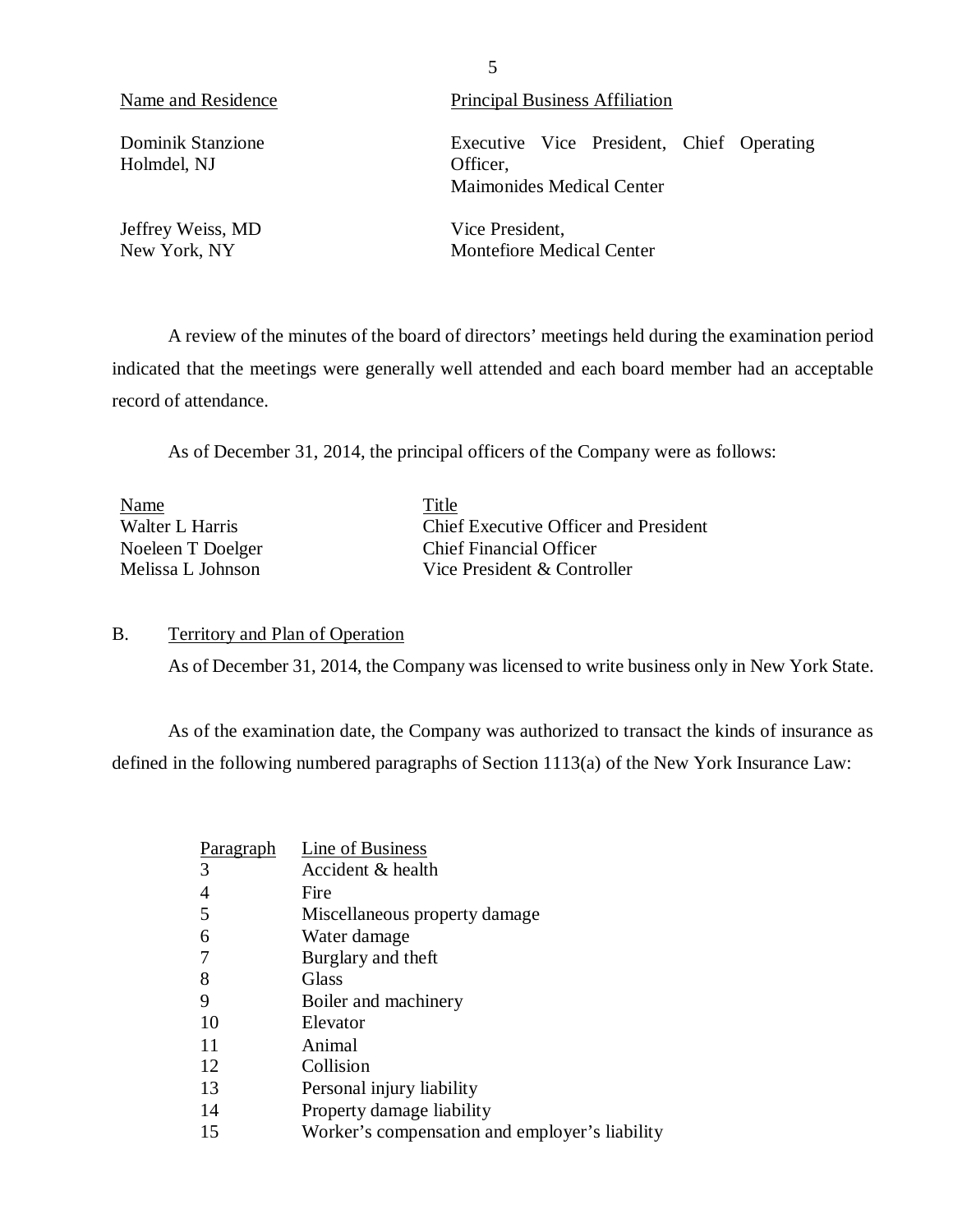| 16 | Fidelity and surety                        |
|----|--------------------------------------------|
| 17 | Credit                                     |
| 19 | Motor vehicle and aircraft physical damage |
| 20 | Marine and inland marine                   |
| 21 | Marine protection and indemnity            |
| 29 | Legal services                             |

Based on the lines of business for which the Company is licensed, the Company's current capital structure, and pursuant to the requirements of Articles 13 and 41 of the New York Insurance Law, the Company is required to maintain a minimum surplus to policyholders in the amount of \$4,400,000.

In addition, the Company is licensed to do within this State the business of special risk insurance pursuant to Article 63 of the New York Insurance Law.

The following schedule shows the direct premiums written by the Company for the period under examination:

| Calendar | <b>New York State</b>   |
|----------|-------------------------|
| Year     | <b>Written Premiums</b> |
| 2010     | 174,889,406             |
| 2011     | 221,745,761             |
| 2012     | 224,078,117             |
| 2013     | 237,090,905             |
| 2014     | 230,733,224             |

#### **DIRECT PREMIUMS WRITTEN**

The Company provides primary and excess medical malpractice, general liability, employee benefits liability, and sexual or physical abuse or molestation vicarious liability insurance to the following medical centers and to both their employed and affiliated physicians: Mount Sinai Medical Center Group, Beth Israel Medical Center Group, Maimonides Medical Center Group, and Montefiore Medical Center Group. The Company also writes the same lines of insurance for the Bronx Lebanon Hospital Group and its employed physicians. Additionally, the Company provides primary professional liability insurance to three hospitals affiliated with the Combined Coordinating Council, Inc. ("CCC") Program, namely: NYU Hospitals Center, NYU Lutheran, and New York Methodist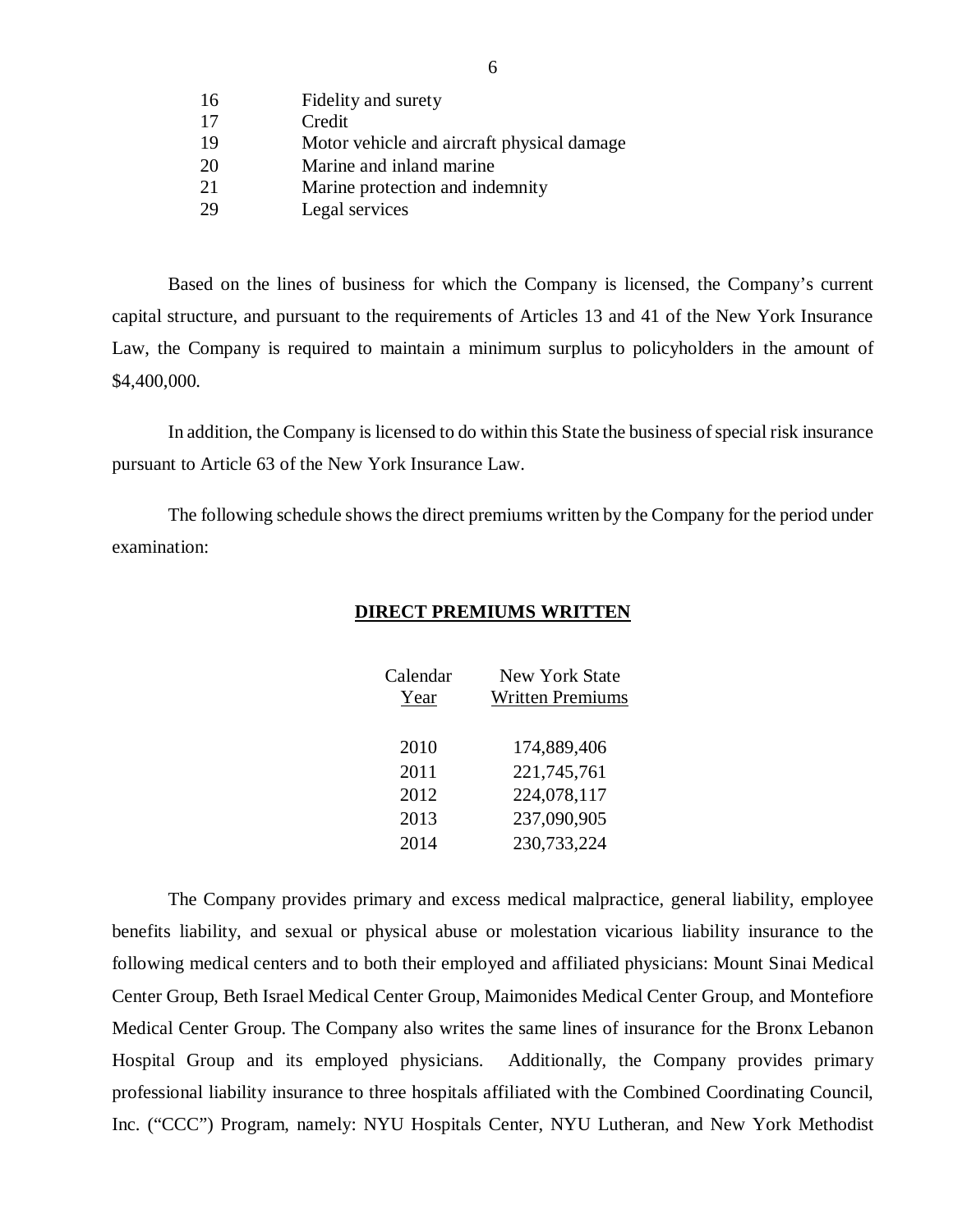<span id="page-8-0"></span>Hospital. CCC is a not-for-profit corporation that provides risk management advisory services for New York City hospitals participating in the CCC program. The Company also provides primary and excess medical malpractice, general liability, employee benefits liability, and sexual or physical abuse or molestation vicarious liability insurance to a few select long-term care facilities ("LTCF"). The Company writes directors' and officers' liability insurance on a limited basis.

The Company participates in the Medical Malpractice Insurance Pool of New York State ("MMIP"). The MMIP is an involuntary pool that was created by all authorized insurers writing medical malpractice insurance in New York as an alternative to receiving direct assignments of eligible health care providers through the MMIP. In the MMIP, each participant insurer is liable for each risk in an amount equal to the premiums it writes in the medical malpractice insurance market. As of December 31, 2014, the Company is responsible for approximately \$35 million, or 13%, of MMIP's net current deficit.

As of December 31, 2014, the product lines written were in Medical Professional Liability  $(97.5\%)$ , Other Liability - occurrence  $(2.1\%)$ , and Other Liability – claims-made  $(0.4\%)$ . The majority of the Company's business is written on an occurrence basis.

#### C. Reinsurance

The Company did not report significant amounts of reinsurance assumed and reinsurance ceded for the examination period.

#### 1. Assumed Reinsurance:

The Company has an assumed reinsurance agreement in place for a block of business that was written in 1998 by National Union Fire Insurance Company of Pittsburgh, PA. As security for the obligations assumed, the Company is required to establish and maintain a letter of credit for the benefit of the reinsured in a form, substance, and amount acceptable to the reinsured in its sole discretion. As of the examination date, the Company maintained letter of credit collateral in the amount of \$30,000,000 for known case losses and LAE reserves of \$1,087,000.

#### 2. Reinsurance Ceded:

Finial Reinsurance Company: The Company reported \$1.3 million of reinsurance recoverables on paid losses from Finial Reinsurance Company ("Finial Re") as of December 31, 2014, of which the vast majority had been non-admitted as a result of being overdue and in dispute. Finial Re, formerly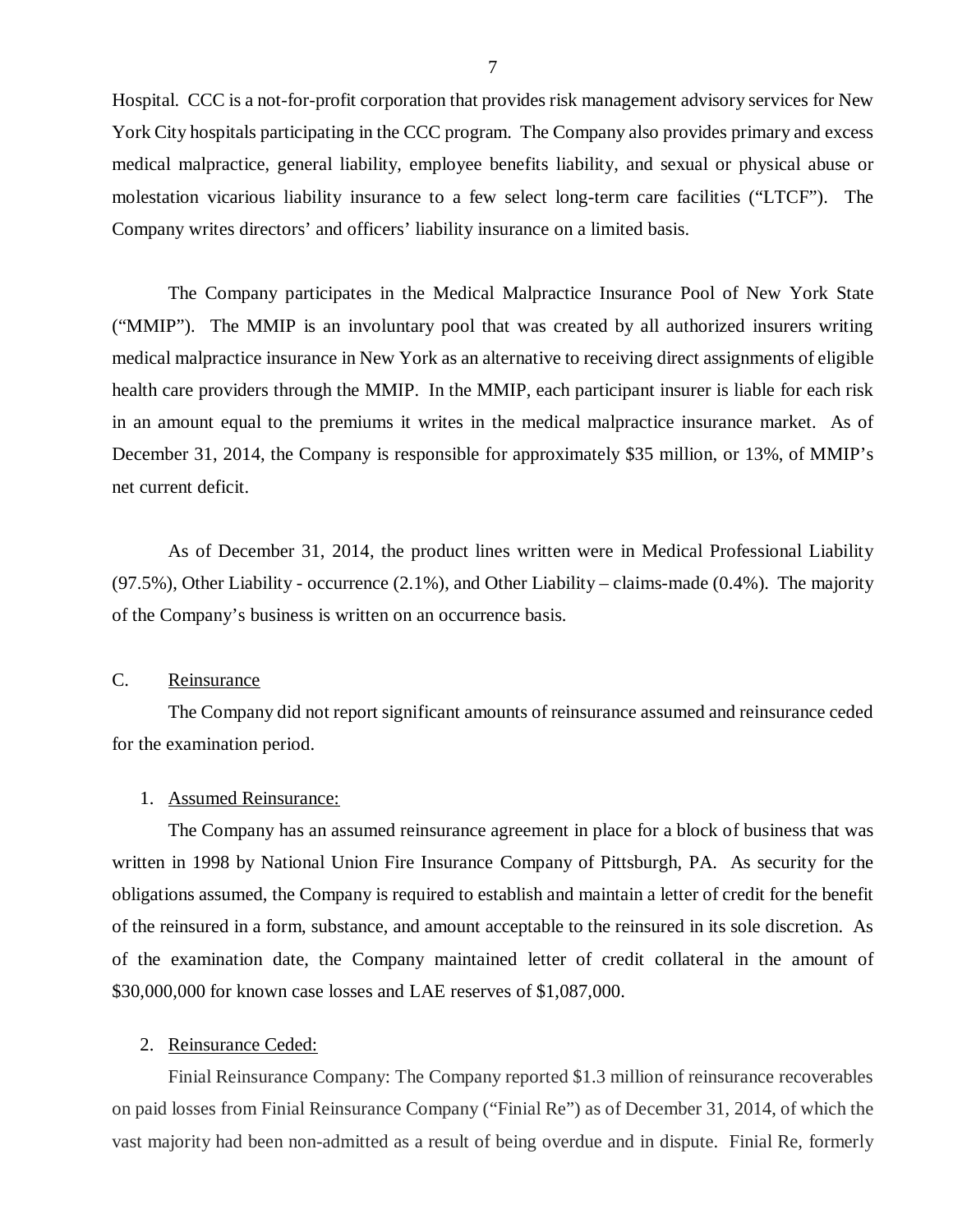<span id="page-9-0"></span>known as Converium Reinsurance Inc., entered into a reinsurance arrangement with the Company effective July 1, 2001 through August 31, 2004 reinsuring certain hospital excess programs in run-off. Finial also reinsured the FOJP Hospital Excess program under which 75% of losses and allocated loss adjustment expenses were ceded under the arrangement. The full amount of the reinsurance recoverables in dispute was collected in 2016, and subsequently, the interest was also collected.

ENTA Cessions: Effective 2009, the Company entered into a fronting arrangement with Oasis Reciprocal Risk Retention Group ("OASIS"), a Vermont risk retention group and affiliate of ENT and Allergy, LLP, ("ENTA"). The Company provides primary professional liability insurance on a claimsmade basis to ENTA and to its affiliated New York State-licensed physicians; and excess professional liability insurance to these physicians. The Company cedes 100% of this primary professional liability insurance risk to OASIS. As of December 31, 2014, the Company reported reinsurance recoverables on paid losses and loss adjustment expenses of \$73 thousand from OASIS. Effective July 1, 2017, ENTA revised its reinsurance structure under this arrangement to allow the Company to transfer the liabilities previously ceded to OASIS to MDSafety Reciprocal Insurance Company, a newly created Vermont captive established by and affiliated with ENTA.

#### D. Holding Company System

The Company is a wholly-owned subsidiary of FFH Hospitals Trust, a trust domiciled in New York that has four grantors as the beneficiaries of the trust. The grantors and beneficiaries of the FFH Trust are: Beth Israel Medical Center, Maimonides Medical Center, Montefiore Medical Center and the Mount Sinai Hospital.

The Company filed with the Department the required Holding Company Registration Statements for each year under examination.

The following is a chart of the holding company system at December 31, 2014: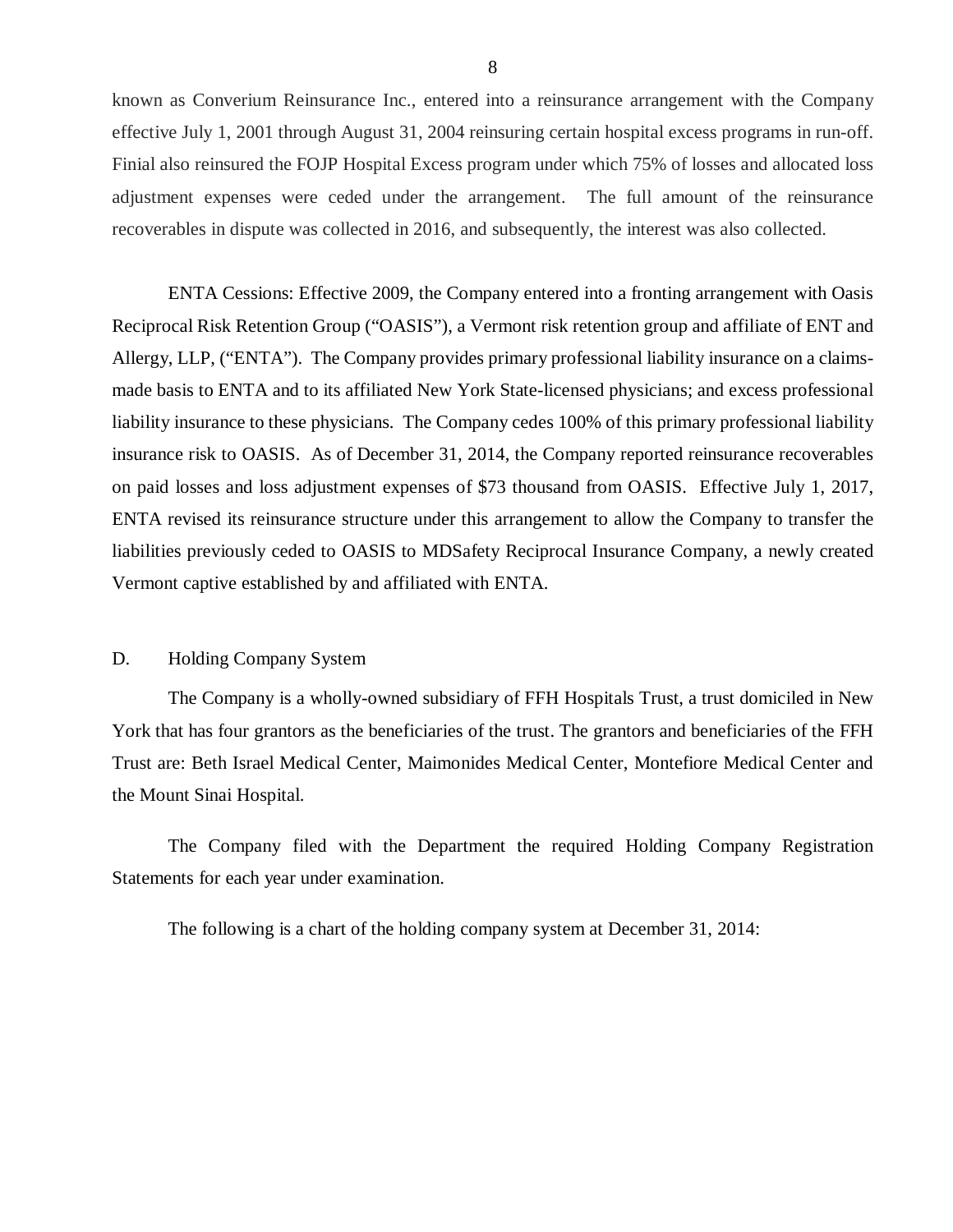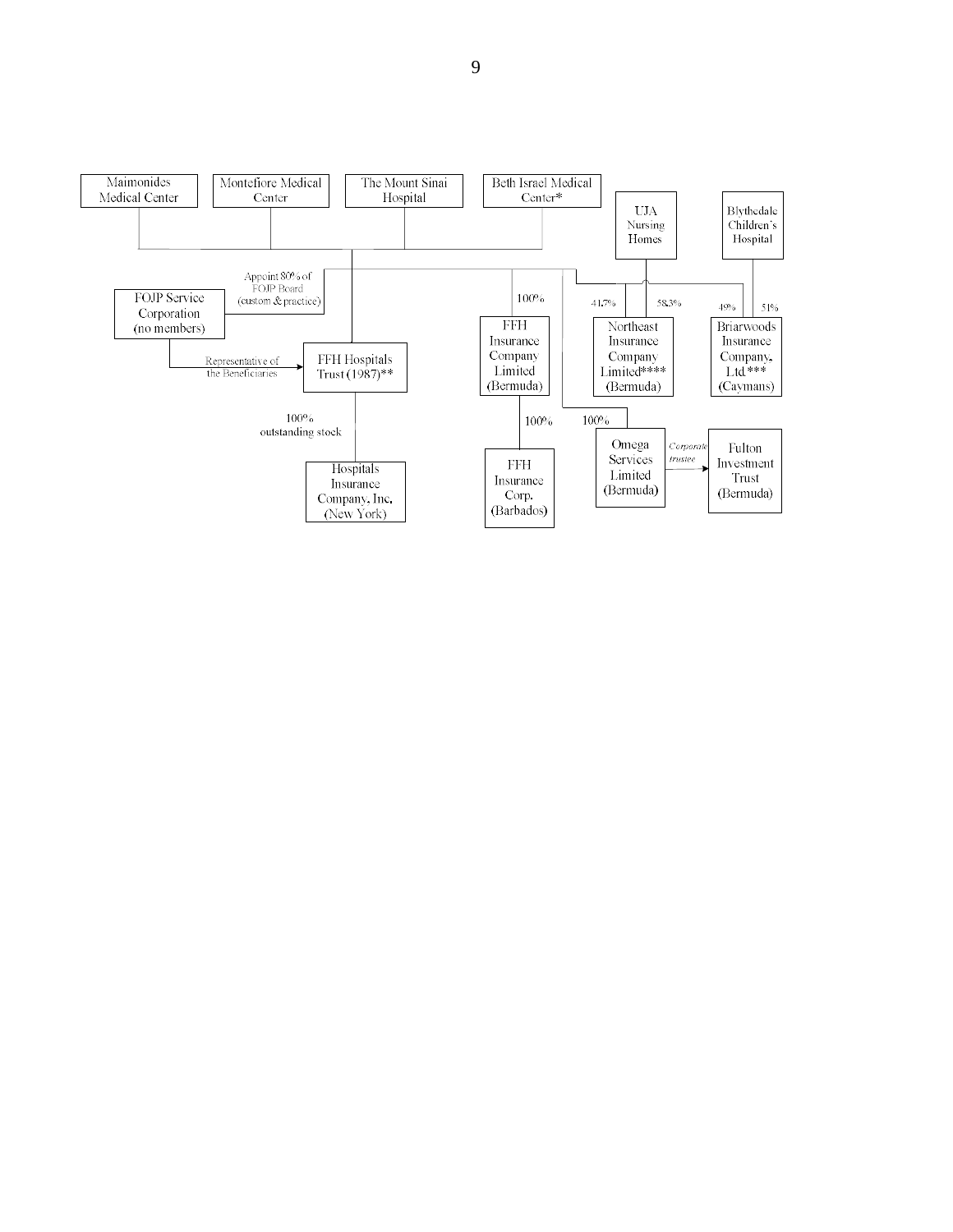<span id="page-11-0"></span>At December 31, 2014, the Company was party to the following agreements with other members of its holding company system:

#### Claims and Administrative Services Agreement

Effective January 1, 2010, the Company entered into a claims and administrative services agreement with FOJP Service Corporation ("FOJP"). Pursuant to the terms of the agreement, FOJP agrees to provide HIC with administrative, claims review, finance, human resources, legal risk management and information technology services as reasonably requested to supplement the staff of HIC in connection with its operations. This agreement expired on December 31, 2010 and was not renewed. Therefore, since then the Company has been operating under an expired service agreement

It is recommended that the Company renew its claims and administrative services agreement with FOJP and submit it to the Department pursuant to Section 1505 (c) 3 of the New York Insurance Law.

The Company submitted the service agreement on May 31, 2017 pursuant to the aforementioned section of the law.

#### E. Significant Operating Ratios

The following NAIC IRIS ratios were computed as of December 31, 2014:

| Net premiums written to surplus as regards policyholders | 50%       |
|----------------------------------------------------------|-----------|
| Liabilities to liquid assets                             | $101\%$ * |
| Premiums in the course of collection to surplus as       |           |
| regards policyholders                                    | 7%        |

The premiums related IRIS ratios are within the benchmark ranges set forth in the Insurance Regulatory Information System of the National Association of Insurance Commissioners.

\* The liabilities to liquid assets ratio is outside the benchmark range. It is noted that for calendar year 2015, the ratio is within the recommended range at 97%. This is due to the shifting of the Company's invested assets that occurred during 2015 which caused increases in cash and common stock and a decrease in its alternative investments.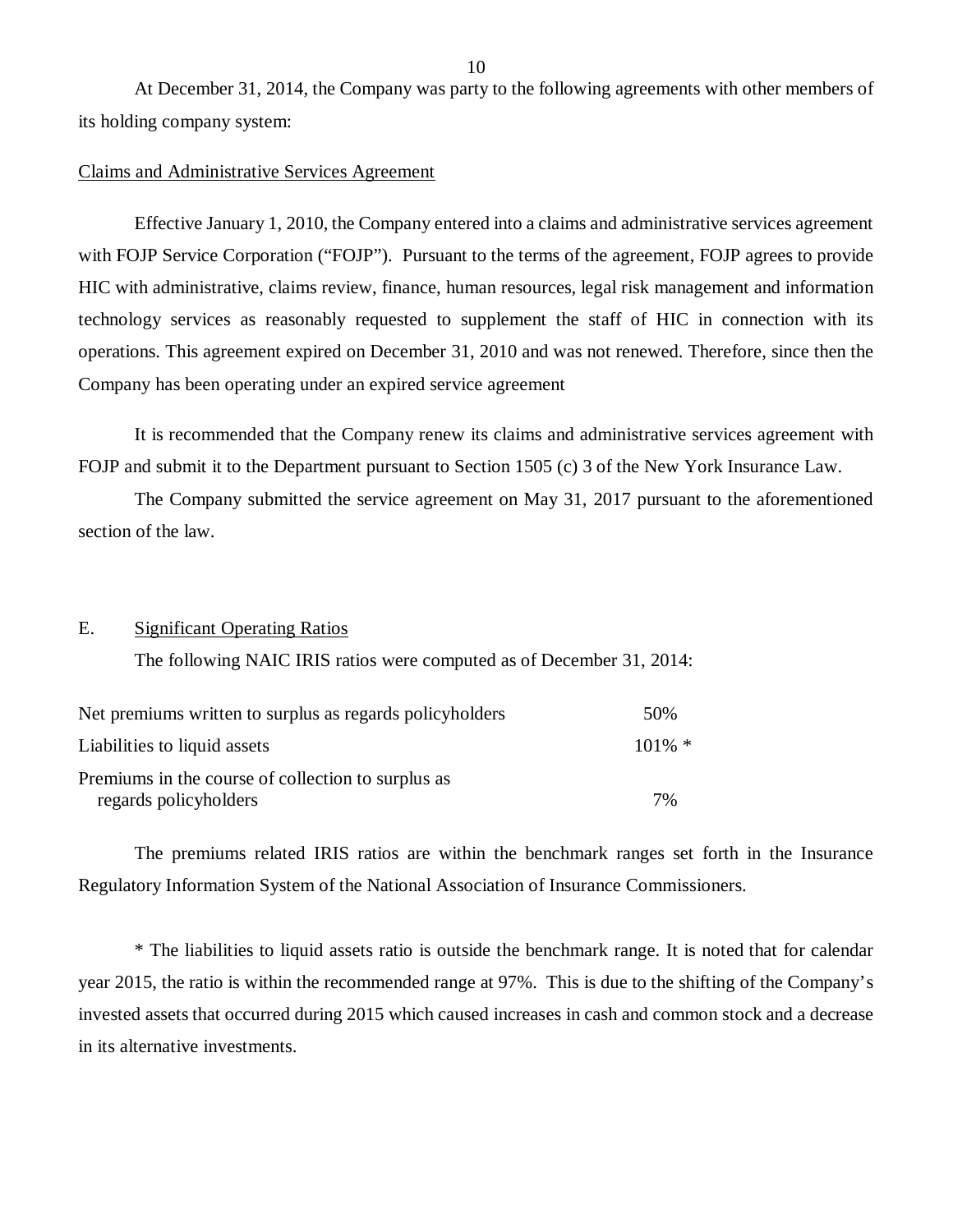The underwriting ratios presented below are on an earned/incurred basis and encompass the fiveyear period covered by this examination:

|                                              | Amounts         | Ratios |
|----------------------------------------------|-----------------|--------|
| Losses and loss adjustment expenses incurred | \$758,941,308   | 70.67% |
| Other underwriting expenses incurred         | 98,633,497      | 9.18   |
| Net underwriting gain                        | 216, 353, 188   | 20.15  |
| Premiums earned                              | \$1,073,927,993 |        |

### F. Accounts and Records

#### i. Charter and By-laws

The Charter states that the Company shall have 15 directors. The By-laws indicate that the board of directors shall consist of not less than twelve nor more than twenty-one directors.

It is recommended that the Company revise its Charter and/or By-laws so they are consistent.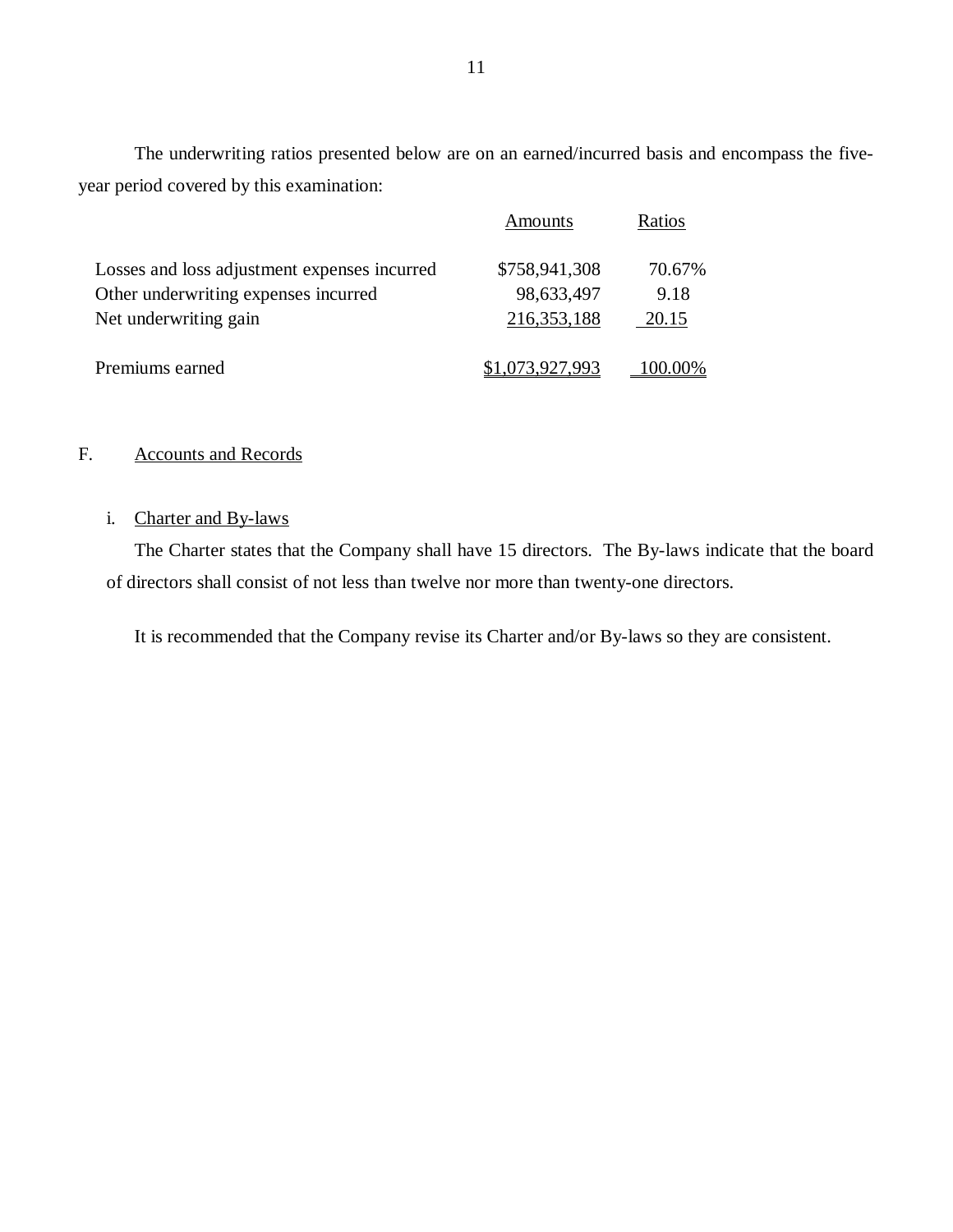**3. FINANCIAL STATEMENTS** 

## A Balance Sheet

The following shows the assets, liabilities and surplus as regards policyholders as of December 31, 2014 as reported by the Company:

| Assets                                               | Assets        | <b>Assets Not</b><br>Admitted | Net Admitted<br>Assets |
|------------------------------------------------------|---------------|-------------------------------|------------------------|
| <b>Bonds</b>                                         | \$634,718,392 | \$0                           | \$634,718,392          |
| Common stocks (stocks)                               | 221,098,232   | 0                             | 221,098,232            |
| Cash, cash equivalents and short-term investments    | 61,271,827    | $\overline{0}$                | 61,271,827             |
| Other invested assets                                | 399, 318, 126 | $\overline{0}$                | 399,318,126            |
| Receivables for securities                           | 3,727,622     | 0                             | 3,727,622              |
| <b>MMIP</b> assets                                   | 32,668,166    | 281                           | 32,667,885             |
| Investment income due and accrued                    | 4,116,644     | 0                             | 4,116,644              |
| Uncollected premiums and agents' balances in the     |               |                               |                        |
| course of collection                                 | 31,568,877    | 735,493                       | 30,833,384             |
| Deferred premiums, agents' balances and installments |               |                               |                        |
| booked but deferred and not yet due                  | 24,575,604    | $\mathbf{\Omega}$             | 24,575,604             |
| Amounts recoverable from reinsurers                  | 1,404,504     | 1,331,045                     | 73,459                 |
| Current federal and foreign income tax recoverable   |               |                               |                        |
| and interest thereon                                 | 1,800,437     | $\theta$                      | 1,800,437              |
| Prepaid expenses                                     | 636,375       | 636,375                       | $\theta$               |
| MMIP accrued income                                  | 187,548       |                               | 187,548                |
| Risk Mgmt course receivable                          | 30,000        | 30,000                        | $\theta$               |

Totals  $\frac{$1,417,122,354}{2} \frac{$2,733,194}{2} \frac{$1,414,389,160}{2}$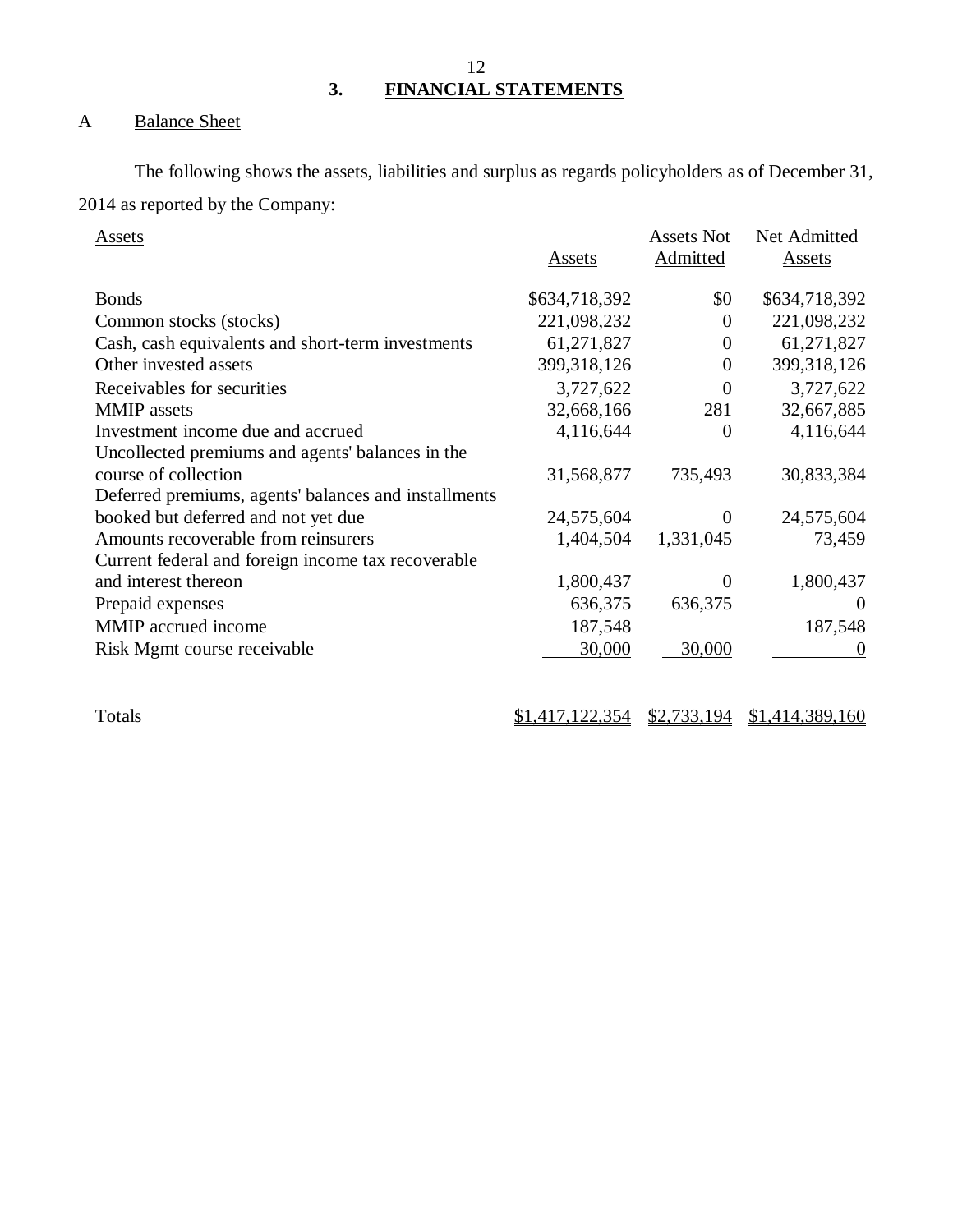#### Liabilities, Surplus and Other Funds

| Liabilities                                   |               |                 |
|-----------------------------------------------|---------------|-----------------|
| Losses and Loss Adjustment Expenses           |               | \$896,570,280   |
| Other expenses (excluding taxes, licenses and |               |                 |
| fees)                                         |               | 4,841,746       |
| Net deferred tax liability                    |               | 886,878         |
| Unearned premiums                             |               | 22,784,646      |
| Advance premium                               |               | 14,340,111      |
| Provision for reinsurance                     |               | 3,086,234       |
| Payable for securities                        |               | 8,269,310       |
| MMIP premium deficiency reserve               |               | 1,677,235       |
| Death, disability & retirement reserve        |               | 902,511         |
| MMIP investment payable                       |               | 341,995         |
| Premium deficiency reserve                    |               | 325,621         |
| Deferred rent                                 |               | 78,536          |
| Deferred risk management course revenue       |               | 29,688          |
| MMIP accrued expenses                         |               | 6,584           |
| <b>Total liabilities</b>                      |               | \$954,141,375   |
| <b>Surplus and Other Funds</b>                |               |                 |
| Common capital stock                          | \$1,050,000   |                 |
| Surplus notes                                 | 17,000,000    |                 |
| Gross paid in and contributed surplus         | 19,950,000    |                 |
| Unassigned funds (surplus)                    | 422, 247, 785 |                 |
| Surplus as regards policyholders              |               | \$460,247,785   |
| Total liabilities, surplus and other funds    |               | \$1,414,389,160 |

Note: In 2015, the Internal Revenue Service completed its audit of the Company's Federal Income Tax returns for tax years up to and including 2010. The tax adjustment was immaterial. The examiner is unaware of any potential exposure of the Company to any tax assessment and no liability has been established herein relative to such contingency.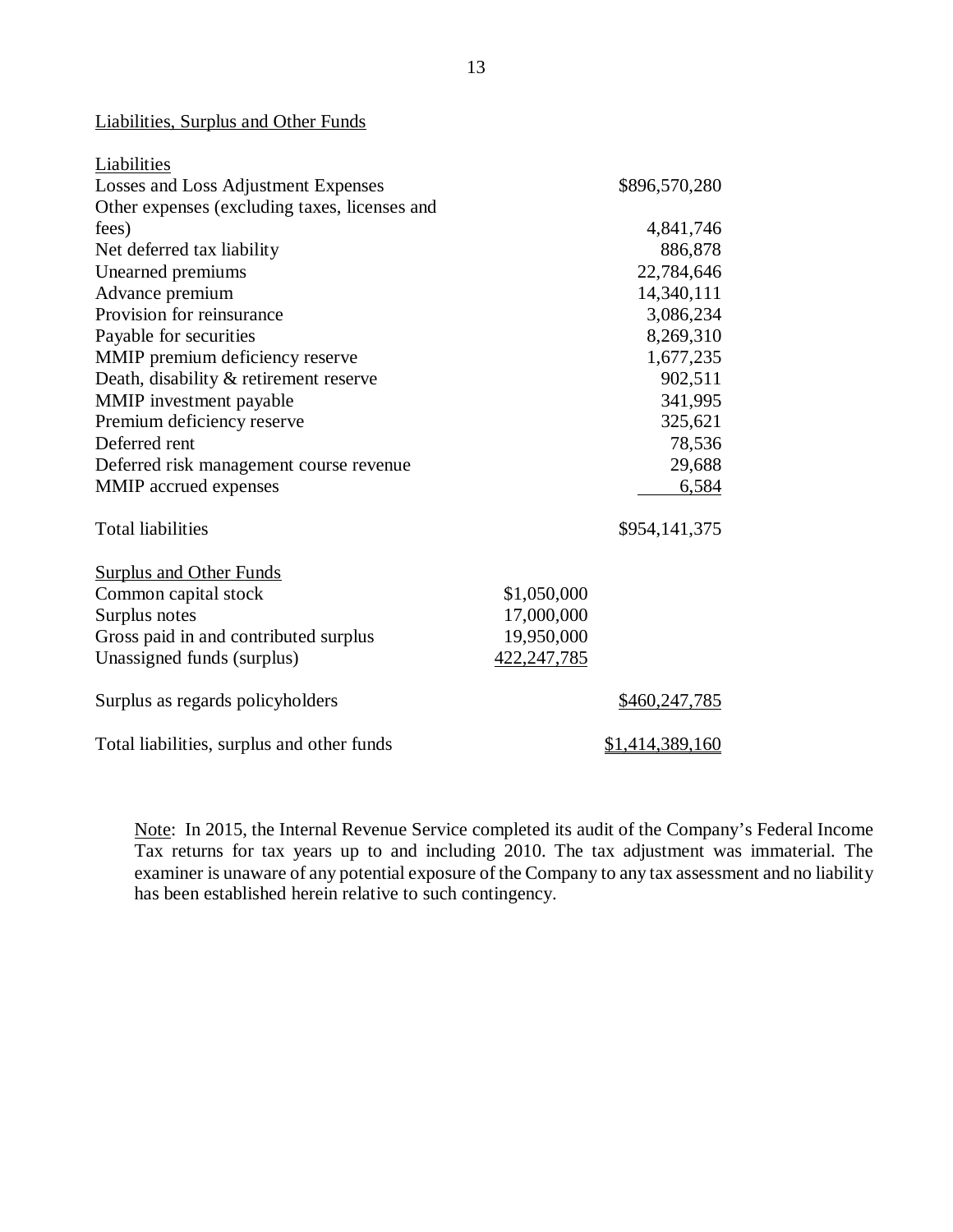## B. Statement of Income

Net income for the five-year examination period, as reported by the Company, was \$253,946,374 detailed as follows:

| <b>Underwriting Income</b>                                                                                                                                                                                                                                                                                 |                                                                                            |                    |
|------------------------------------------------------------------------------------------------------------------------------------------------------------------------------------------------------------------------------------------------------------------------------------------------------------|--------------------------------------------------------------------------------------------|--------------------|
| Premiums earned                                                                                                                                                                                                                                                                                            |                                                                                            | \$1,073,927,993    |
| Deductions:<br>Losses and loss adjustment expenses incurred<br>Other underwriting expenses incurred<br>Change in MMIP Premium Deficiency Reserve<br>Change in Premium Deficiency Reserve<br>Change in Death, Disability & Retirement Reserve                                                               | \$801,941,308<br>94,938,865<br>815,659<br>1,976,462<br>902,511                             |                    |
| Total underwriting deductions                                                                                                                                                                                                                                                                              |                                                                                            | 900,574,805        |
| Net underwriting gain or (loss)                                                                                                                                                                                                                                                                            |                                                                                            | \$173,353,188      |
| <b>Investment Income</b>                                                                                                                                                                                                                                                                                   |                                                                                            |                    |
| Net investment income earned<br>Net realized capital gain                                                                                                                                                                                                                                                  | \$74,210,499<br>108,086,653                                                                |                    |
| Net investment gain or (loss)                                                                                                                                                                                                                                                                              |                                                                                            | \$182,297,152      |
| Other Income                                                                                                                                                                                                                                                                                               |                                                                                            |                    |
| Net gain or (loss) from agents' or premium balances charged<br>off<br>Finance and service charges not included in premiums<br><b>MMIP</b> Investment Income<br><b>Interest Income - Premiums</b><br>Risk Mgmnt course revenue<br>ENTA claims handling fee<br><b>MMIP</b> loss<br>CCC online course revenue | $-$110,662$<br>11,533<br>3,392,285<br>2,256,248<br>77,633<br>140,000<br>$-8,871$<br>68,238 |                    |
| Total other income                                                                                                                                                                                                                                                                                         |                                                                                            | <u>\$5,826,404</u> |
| Net income before federal income taxes                                                                                                                                                                                                                                                                     |                                                                                            | \$361,476,744      |
| Federal and foreign income taxes incurred                                                                                                                                                                                                                                                                  |                                                                                            | 107,530,370        |
| Net Income                                                                                                                                                                                                                                                                                                 |                                                                                            | \$253,946,374      |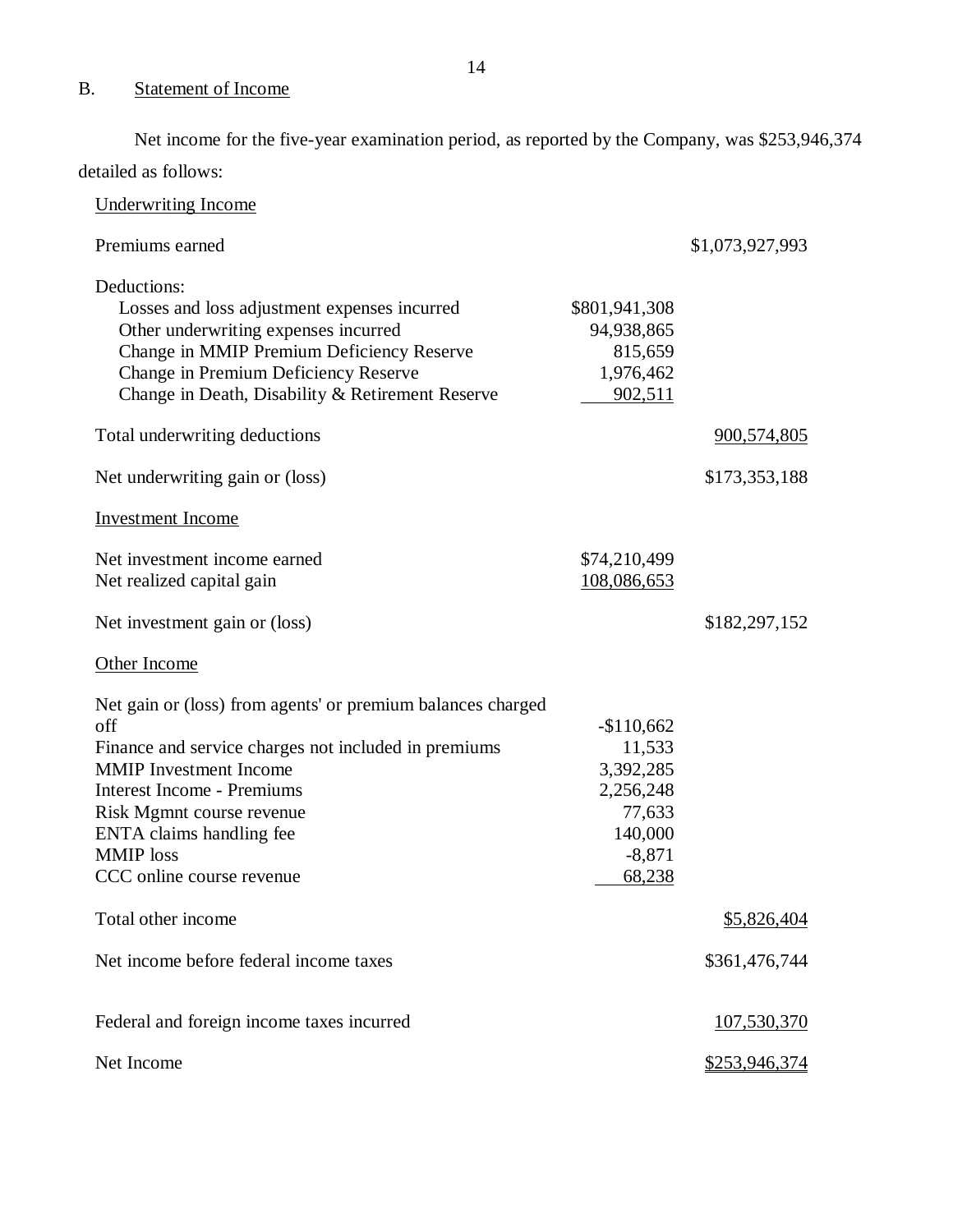## C. Capital and Surplus

Surplus as regards policyholders, as reported by the Company, increased \$293,343,677 during the fiveyear examination period January 1, 2010 through December 31, 2014, detailed as follows:

| Surplus as regards policyholders per report on<br>examination as of December 31, 2009                                                                                                                                                                      |                                           |                                   | \$123,904,108               |
|------------------------------------------------------------------------------------------------------------------------------------------------------------------------------------------------------------------------------------------------------------|-------------------------------------------|-----------------------------------|-----------------------------|
|                                                                                                                                                                                                                                                            | Gains in<br><b>Surplus</b>                | Losses in<br><b>Surplus</b>       |                             |
| Net income as reported by the Company<br>Net unrealized capital gains or (losses)<br>Change in net deferred income tax<br>Change in non-admitted assets<br>Change in provision for reinsurance<br>Cumulative effect of changes in accounting<br>principles | \$253,946,374<br>31,570,631<br>16,369,149 | 5,274,739<br>3,086,234<br>181,504 |                             |
| Net increase (decrease) in surplus                                                                                                                                                                                                                         | \$301,886,154                             | \$8,542,477                       | \$293,343,677               |
| Reversal of loss adjustment in prior examination<br>report<br>Surplus as regards policyholders per report on<br>examination as of December 31, 2014                                                                                                        |                                           |                                   | 43,000,000<br>\$460,247,785 |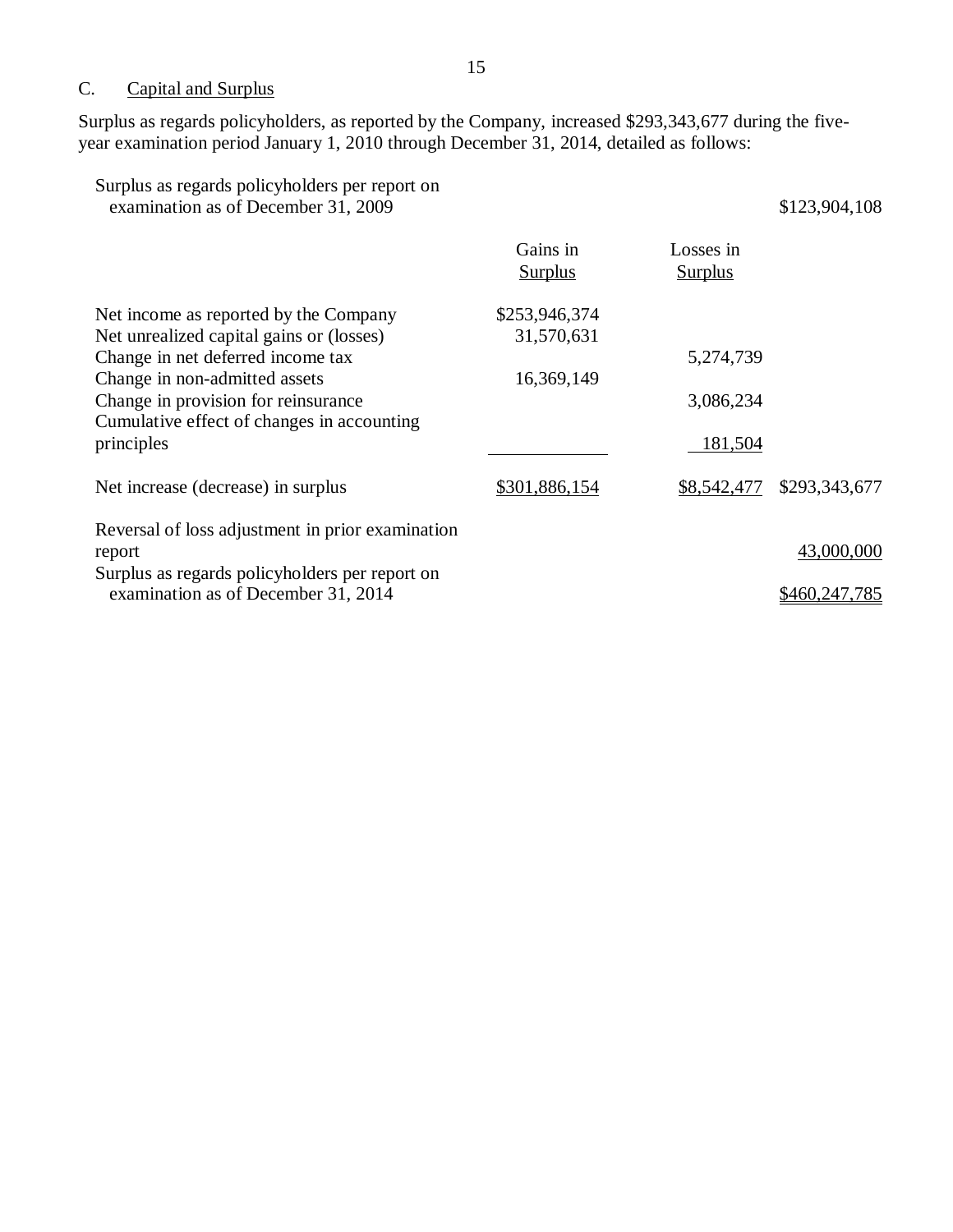#### 16 **4. LOSSES AND LOSS ADJUSTMENT EXPENSES**

The examination liability for the captioned items of \$896,570,280 is the same as reported by the Company as of December 31, 2014. The examination analysis of the Loss and loss adjustment expense reserves was conducted in accordance with generally accepted actuarial principles and statutory accounting principles, including the NAIC Accounting Practices & Procedures Manual, Statement of Statutory Accounting Principle No. 55 ("SSAP No. 55").

#### **5. COMPLIANCE WITH PRIOR REPORT ON EXAMINATION**

The prior report on examination contained four recommendations as follows (page numbers refer to the prior report):

| <b>ITEM</b>    |                                                                                                                                                                                                                                                                                  | PAGE NO. |
|----------------|----------------------------------------------------------------------------------------------------------------------------------------------------------------------------------------------------------------------------------------------------------------------------------|----------|
| $\mathbf{A}$   | <b>Accounts and Records</b>                                                                                                                                                                                                                                                      |          |
| $\mathbf{i}$ . | It was recommended that the Company properly report its premium by<br>line of business.                                                                                                                                                                                          | 10       |
|                | The Company has complied with this recommendation.                                                                                                                                                                                                                               |          |
| ii.            | It was recommended that the Company submit to the Department for<br>approval the new service agreement upon its completion, or amend the<br>existing agreement to extend the termination date. Any amendments to<br>the agreement should be submitted to the Department as well. | 11       |
| iii.           | The Company has not complied with this recommendation. A similar<br>comment is made in this report.<br>It was recommended that the Company amend its custodial agreements<br>with Bank of America and Comerica to include the requisite protective<br>provisions.                | 11       |
|                | The Company has complied with this recommendation.                                                                                                                                                                                                                               |          |
| iv.            | It is recommended that the Company report its investments in Schedules<br>BA and D in accordance with the NAIC Annual Statement Instructions.                                                                                                                                    | 12       |
|                | The Company has complied with this recommendation                                                                                                                                                                                                                                |          |

The Company has complied with this recommendation.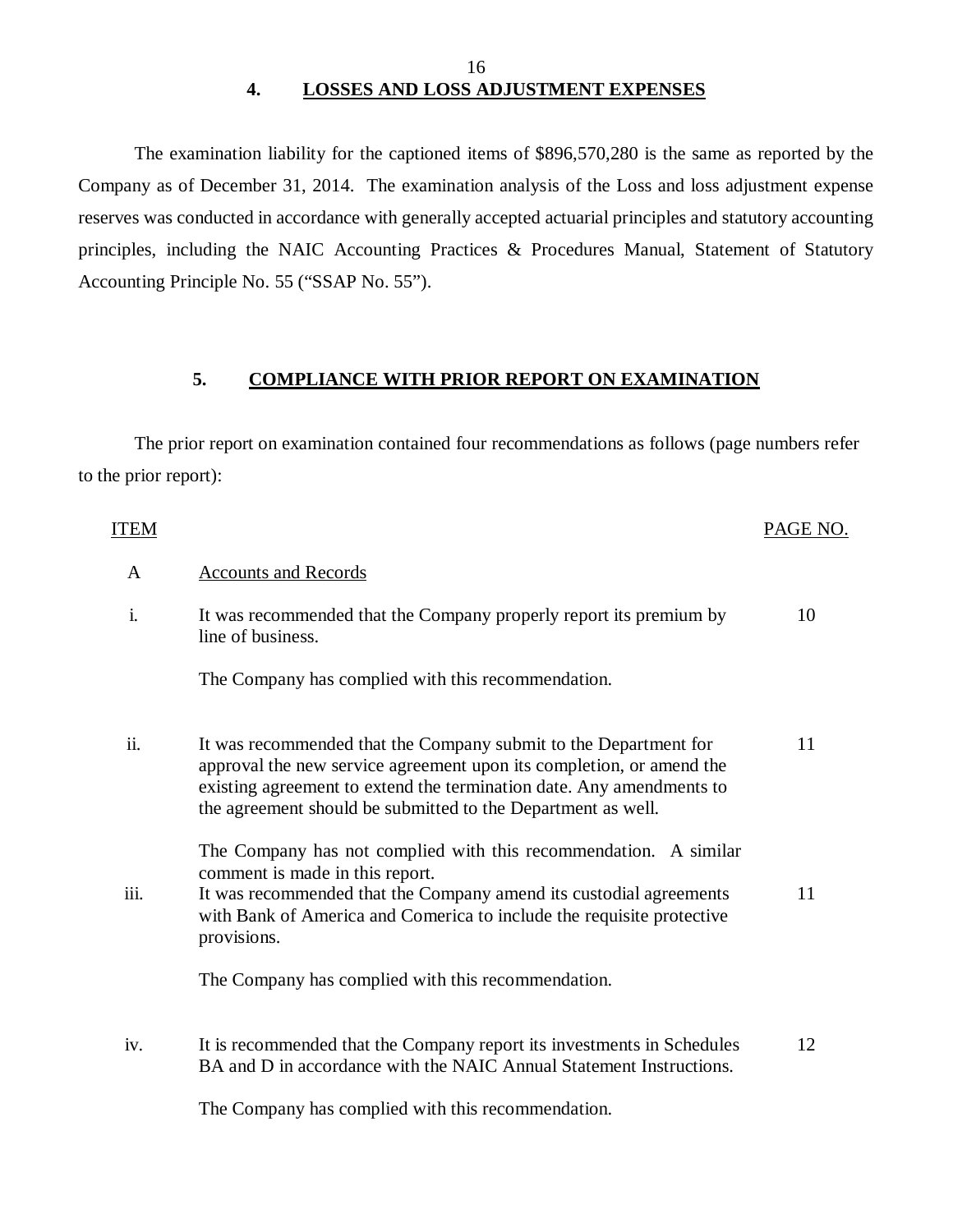#### 17

## **6. SUMMARY OF COMMENTS AND RECOMMENDATIONS**

## ITEM PAGE NO.

- A Holding company system
	- i It is recommended that the Company maintain a valid administrative services agreement with FOJP. Any amendments to the agreement should be submitted to the Department for approval. 10

The Company has complied with this recommendation.

- B Accounts and records
	- i It is recommended that the Company revise its Charter and/or By-laws so they are consistent. 11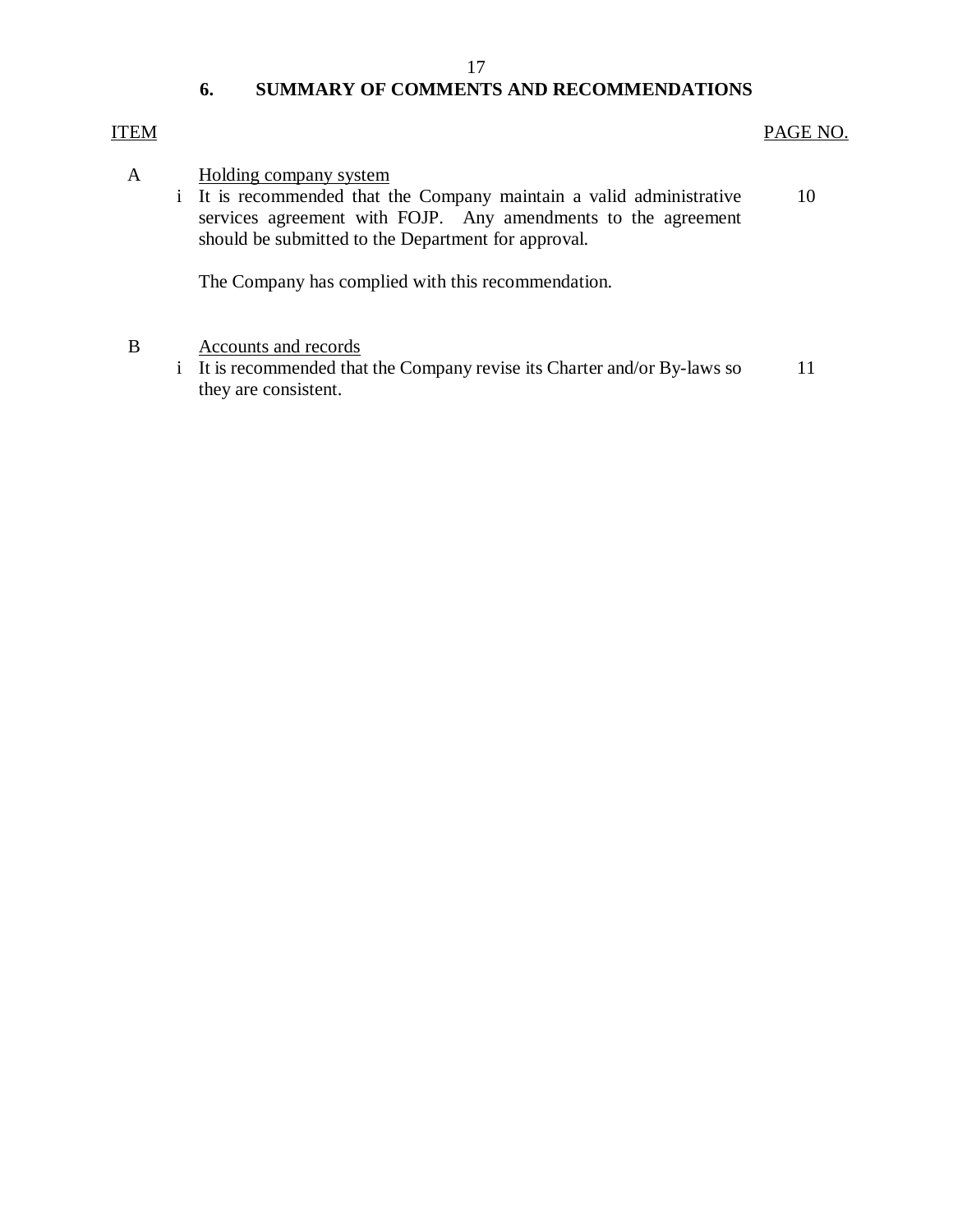Respectfully submitted,

Joseph Revers, CFE Senior Insurance Examiner

STATE OF NEW YORK ) )ss: COUNTY OF NEW YORK )

JOSEPH REVERS, being duly sworn, deposes and says that the foregoing report, subscribed by

him, is true to the best of his knowledge and belief.

Joseph Revers

Subscribed and sworn to before me

this day of , 2018.